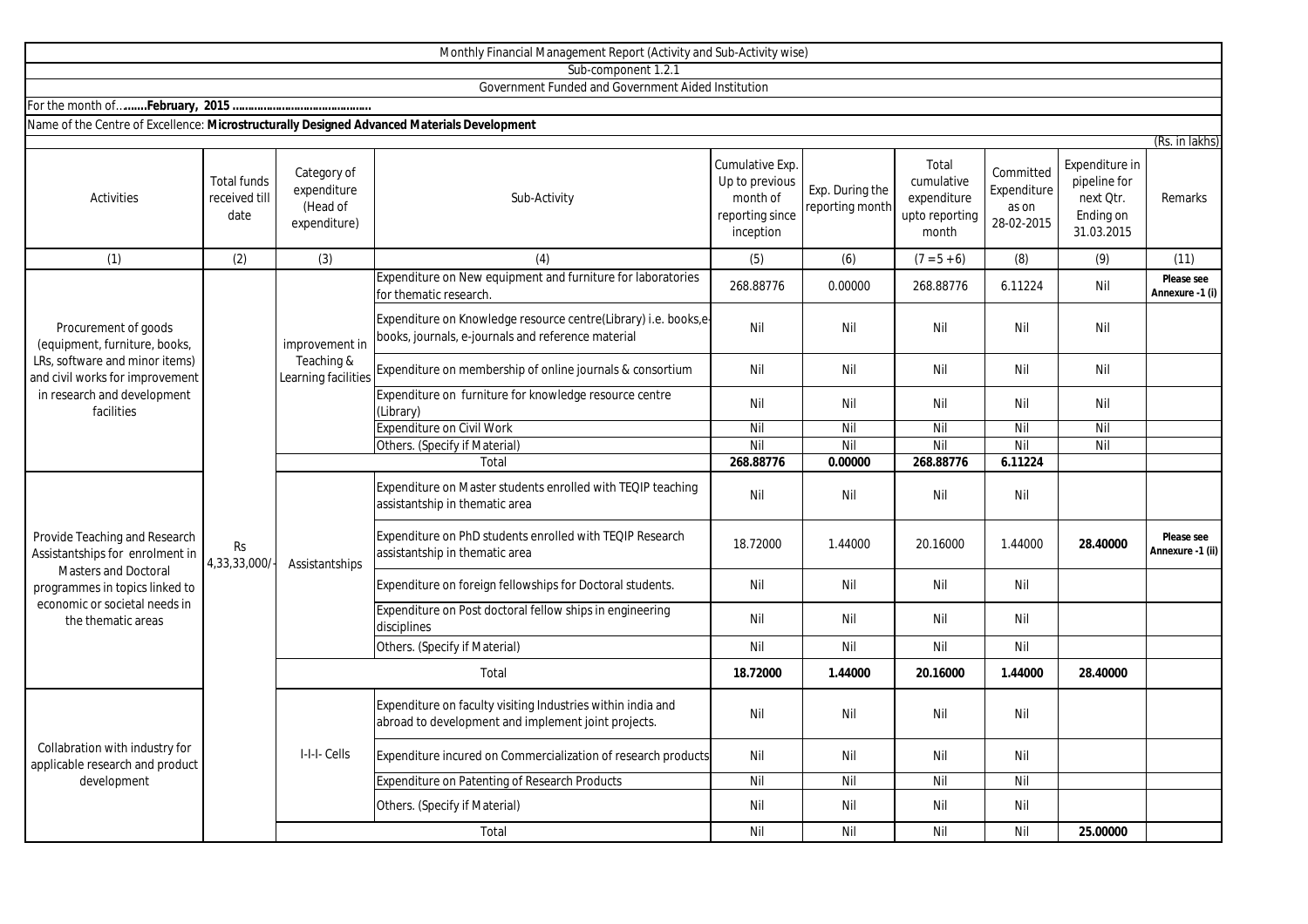| Activities                                                                                                                                                 | <b>Total funds</b><br>received till<br>date | Category of<br>expenditure<br>(Head of<br>expenditure) | Sub-Activity                                                                                                                                   | Cumulative Exp.<br>Up to previous<br>month of<br>reporting since<br>inception | Exp. During the<br>reporting month | Total<br>cumulative<br>expenditure<br>upto reporting<br>month | Committed<br>Expenditure<br>as on<br>28-02-2015 | Expenditure in<br>pipeline for<br>next Qtr.<br>Ending on<br>31.03.2015 | Remarks                         |
|------------------------------------------------------------------------------------------------------------------------------------------------------------|---------------------------------------------|--------------------------------------------------------|------------------------------------------------------------------------------------------------------------------------------------------------|-------------------------------------------------------------------------------|------------------------------------|---------------------------------------------------------------|-------------------------------------------------|------------------------------------------------------------------------|---------------------------------|
| National / International<br>collabration for Research and<br>Development activities with<br>Academic Institutions and<br>$\mathsf{R}$<br>& D organisations |                                             | R&D                                                    | Expenditure on Securing sponsored projects and Consultancy<br>assignments                                                                      | Nil                                                                           | Nil                                | Nil                                                           | Nil                                             |                                                                        |                                 |
|                                                                                                                                                            |                                             |                                                        | Expenditure on Publication of research papers in peer reviewed<br>iournals                                                                     | Nil                                                                           | Nil                                | Nil                                                           | Nil                                             |                                                                        |                                 |
|                                                                                                                                                            |                                             |                                                        | Expenditure incured on Commercialization of research products                                                                                  | Nil                                                                           | Nil                                | Nil                                                           | Nil                                             |                                                                        |                                 |
|                                                                                                                                                            |                                             |                                                        | Expenditure on Patenting of Research Products                                                                                                  | Nil                                                                           | 0.5184                             | Nil                                                           | Nil                                             |                                                                        |                                 |
|                                                                                                                                                            |                                             |                                                        | Expenditure on amount paid to Consultant for participation in<br>Research & Development and for delivering expert lectures                     | Nil                                                                           | Nil                                | Nil                                                           | Nil                                             |                                                                        | Please see<br>Annexure -1 (iii) |
|                                                                                                                                                            |                                             |                                                        | Expenditure on faculty visiting Industries within india and<br>abroad to development and implement joint projects.                             | Nil                                                                           | Nil                                | Nil                                                           | Nil                                             |                                                                        |                                 |
|                                                                                                                                                            |                                             |                                                        | Expenditure on characterization of sample of R & D projects                                                                                    | Nil                                                                           | Nil                                | Nil                                                           | Nil                                             |                                                                        |                                 |
|                                                                                                                                                            |                                             |                                                        | Expenditure on Presentation of paper in International Seminar,<br>Conference etc. by Doctoral students                                         | 10.91904                                                                      | 0.02151                            | 10.94055                                                      | Nil                                             |                                                                        |                                 |
|                                                                                                                                                            |                                             |                                                        | Others. (Specify if Material)                                                                                                                  | Nil                                                                           | Nil                                | Nil                                                           | Nil                                             |                                                                        |                                 |
|                                                                                                                                                            |                                             | Total                                                  |                                                                                                                                                | 10.91904                                                                      | 0.53991                            | 11.45895                                                      | <b>Nil</b>                                      | 38.54105                                                               |                                 |
| Enhancing research competence<br>of faculty and knowledge sharing<br>in thematic areas, both within<br>India and abroad                                    |                                             | <b>FSD</b>                                             | Expenditure on faculty training for enhancement of Research<br>competence in thematic areas                                                    | 3.58528                                                                       | $\mathbf 0$                        | 3.58528                                                       | Nil                                             |                                                                        | Please see<br>Annexure -1 (iv)  |
|                                                                                                                                                            |                                             |                                                        | Expenditure incurred on Participation by faculty in seminars,<br>conferences, workshops and Continuing Education Programes<br>(CEPs) etc.      | $\mathbf{0}$                                                                  | 0.19965                            | 0.19965                                                       | Nil                                             |                                                                        |                                 |
|                                                                                                                                                            |                                             |                                                        | Expenditure on Organizing thematic area training programmes,<br>workshops, seminars, conferences and Continuing Education<br>Programmes (CEPs) | Nil                                                                           | Nil                                | Nil                                                           | Nil                                             |                                                                        |                                 |
|                                                                                                                                                            |                                             |                                                        | Expenditure on staff development                                                                                                               | Nil                                                                           | Nil                                | Nil                                                           | Nil                                             |                                                                        |                                 |
|                                                                                                                                                            |                                             |                                                        | Expenditure on seed grant to researchers to venture into new<br>directions within the specified theme.                                         | Nil                                                                           | Nil                                | Nil                                                           | Nil                                             |                                                                        |                                 |
|                                                                                                                                                            |                                             |                                                        | Others. (Specify if Material)                                                                                                                  | Nil                                                                           | Nil                                | Nil                                                           | Nil                                             |                                                                        |                                 |
|                                                                                                                                                            |                                             |                                                        | Total                                                                                                                                          | 3.58528                                                                       | 0.19965                            | 3.78493                                                       | <b>Nil</b>                                      | 46.21507                                                               |                                 |
| Incremental operating cost                                                                                                                                 |                                             | <b>IOC</b>                                             |                                                                                                                                                | 9.15157                                                                       | 0.48331                            | 9.63488                                                       | 0.29000                                         | 40.07512                                                               |                                 |
| <b>GRAND TOTAL</b>                                                                                                                                         |                                             |                                                        | 311.26365                                                                                                                                      | 2.66287                                                                       | 313.92652                          | 7.84224                                                       | 178.23124                                       |                                                                        |                                 |